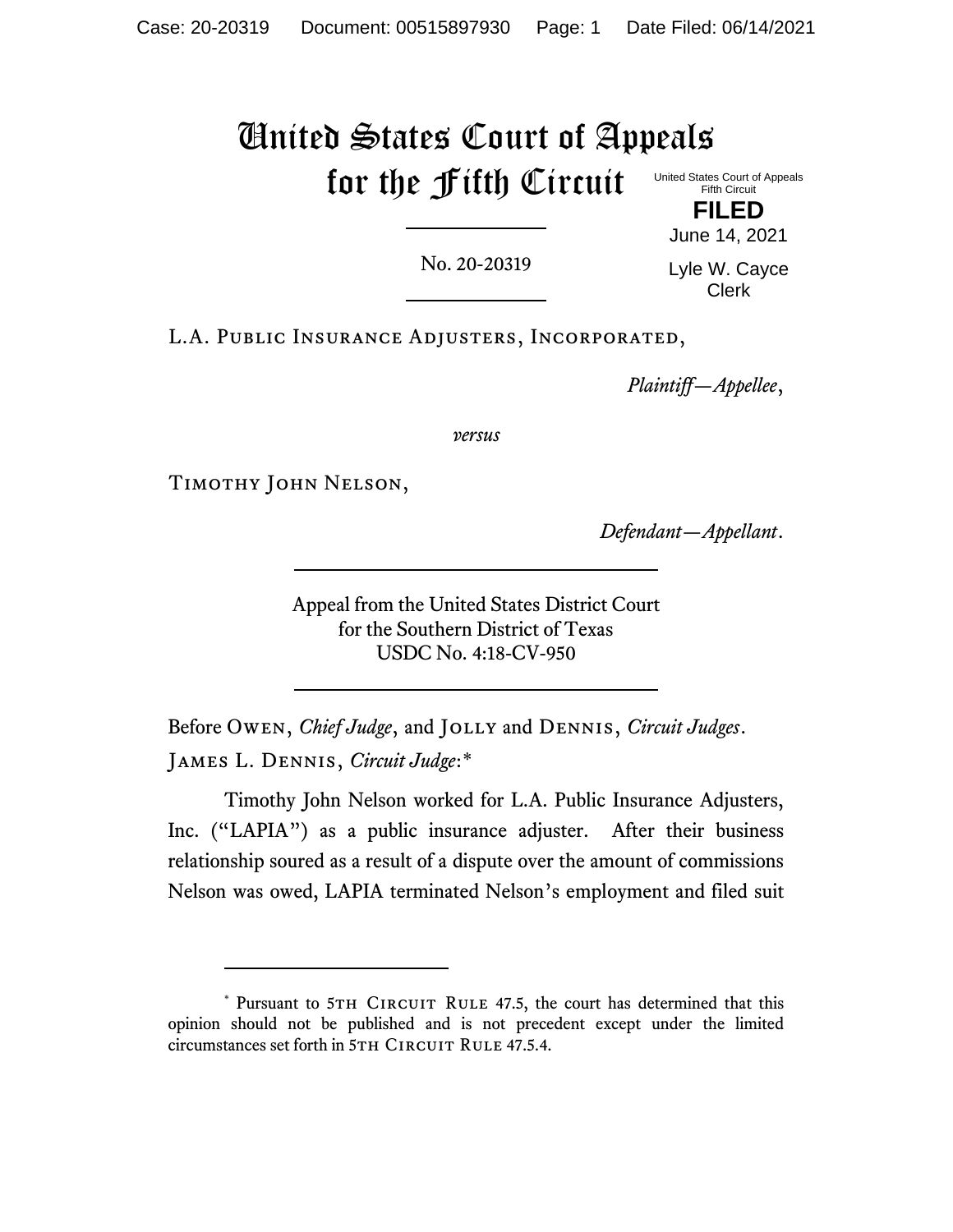against him in state court. Nelson counterclaimed, seeking to recover the unpaid commissions, and then removed the case to federal court.

For nearly two years, LAPIA failed to file an answer to Nelson's counterclaims, only finally seeking leave to file the document after the parties had fully briefed cross summary judgment motions. The district court accepted LAPIA's answer without explanation, then granted the company summary judgment based on a new defense theory that had been raised for the first time in LAPIA's belated answer. Because LAPIA failed to demonstrate that its failure to initially file an answer was the product of "excusable neglect" as is required to obtain an extension of time once a filing period has elapsed under the Federal Rules of Civil Procedure, we REVERSE the district court's grant of summary judgment to LAPIA and its denial of Nelson's motion for partial summary judgment and REMAND this case for further proceedings.

## **I. Facts and Procedural History**

LAPIA entered into a contract with Nelson to employ him as a public insurance adjuster, a professional who handles claims made with insurance companies on behalf of policy holders. Nelson began working for LAPIA on November 18, 2017, but after a dispute arose over the amount of the commissions Nelson was due, the company terminated his employment only 79 days later on February 5, 2018.

LAPIA then filed suit against Nelson in Texas state court, seeking damages for disparaging comments Nelson allegedly made about the company while soliciting his former clients, as well as an injunction enforcing a non-compete clause in Nelson's employment contract. On March 26, 2018, Nelson filed an answer in the state court and asserted counterclaims against LAPIA and LAPIA's owner Eric Ramirez for the unpaid commissions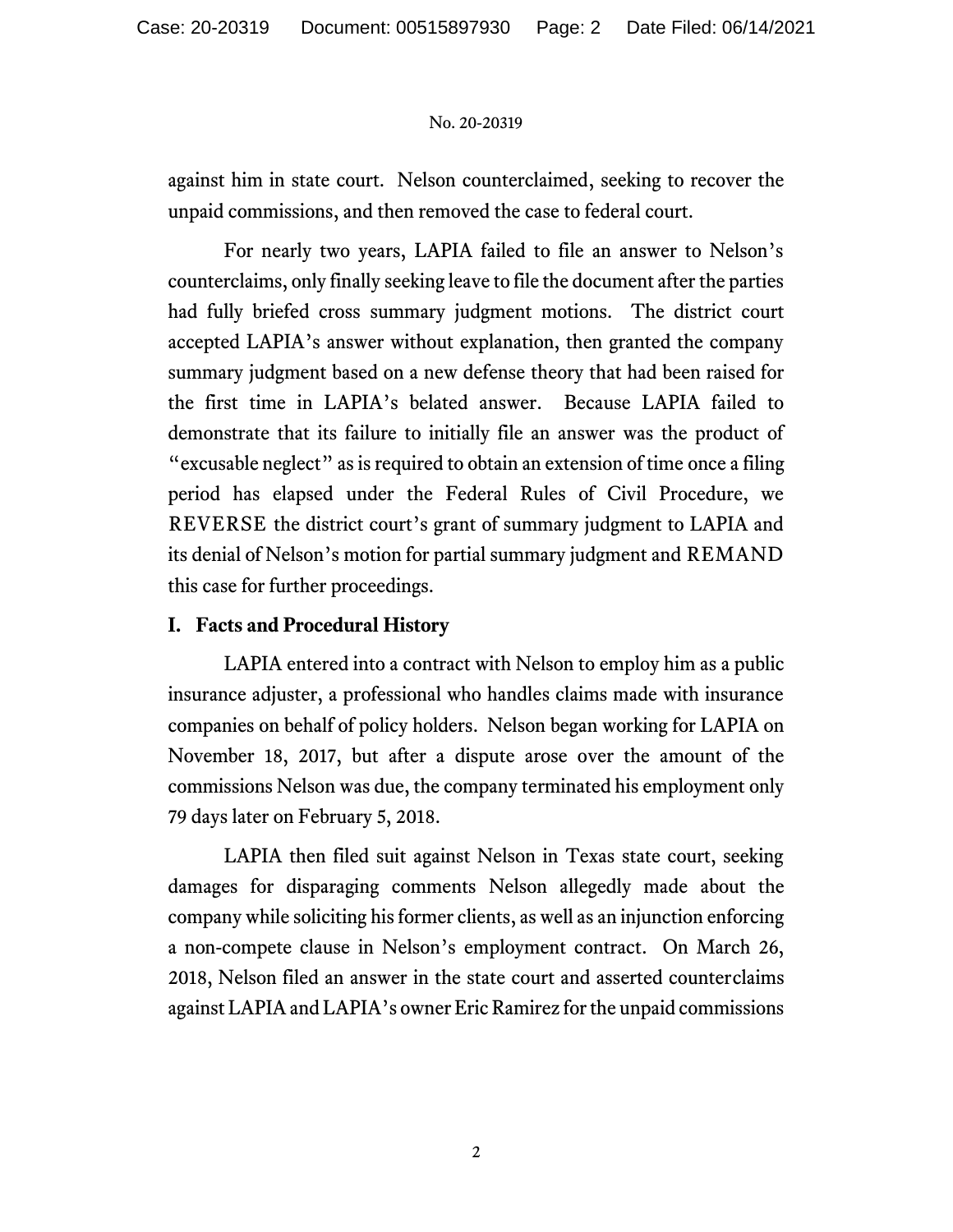Nelson was allegedly owed.<sup>1</sup> The same day, Nelson removed the suit to the United States District Court for the Southern District of Texas based on the federal court's diversity jurisdiction.

LAPIA did not file an answer to Nelson's counterclaim within the time specified by Federal Rule of Civil Procedure  $81(c)(2),^2$  a fact that the district court orally noted during a February 9, 2019 hearing at which Ramirez was present when the court stated that Nelson could move for a default judgment based on LAPIA's failure to answer. Without first attempting to file a belated answer, LAPIA moved for partial summary judgment on Nelson's counterclaim on June 14, 2019, contending that Nelson was not owed any commissions because he had failed to obtain the proper Texas state licensing to work as a public adjuster.

Nelson responded on July 5, 2019, and cross-moved for partial summary judgment. Nelson argued that, under Federal Rule of Civil

<sup>&</sup>lt;sup>1</sup> Nelson later voluntarily dismissed his counterclaim against Ramierz, LAPIA voluntarily dismissed its claims against Nelson, and only Nelson's counterclaim against LAPIA is at issue in this appeal.

<sup>&</sup>lt;sup>2</sup> Federal Rule of Civil Procedure  $81(c)(2)$  states as follows:

*<sup>(2)</sup> Further Pleading.* After removal, repleading is unnecessary unless the court orders it. A defendant who did not answer before removal must answer or present other defenses or objections under these rules within the longest of these periods:

<sup>(</sup>A) 21 days after receiving--through service or otherwise--a copy of the initial pleading stating the claim for relief;

<sup>(</sup>B) 21 days after being served with the summons for an initial pleading on file at the time of service; or

<sup>(</sup>C) 7 days after the notice of removal is filed.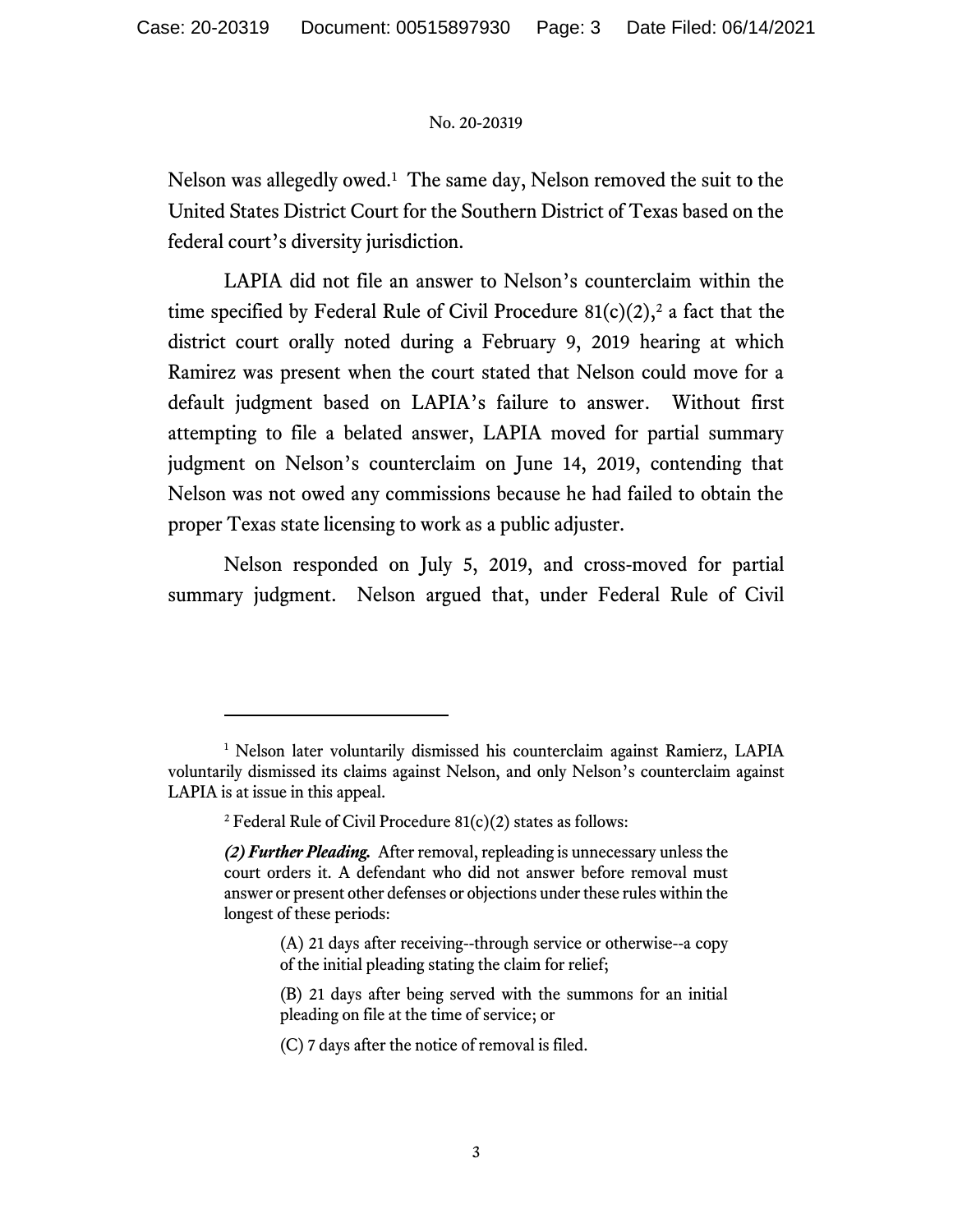Procedure  $8(b)(6)$ ,<sup>3</sup> because LAPIA had not filed an answer denying the allegations that were contained in his counter-complaint, the company must be deemed to have admitted to all of them except those relating to the amount of damages. LAPIA in turn responded that Nelson had originally filed his counterclaims in Texas state court, and under Texas Rule of Civil Procedure 92,<sup>4</sup> the company was not required to file an answer and was considered to have generally denied all of Nelson's allegations.

While the summary judgment cross-motions remained pending, LAPIA's attorney moved for and was granted leave to withdraw, and LAPIA retained new counsel. Then, on January 12, 2020—approximately 22 months after Nelson had filed his counterclaims and six months after Nelson had moved for partial summary judgment based on LAPIA's failure to answer—LAPIA moved for leave to finally file an original answer to Nelson's counterclaims. Seemingly acknowledging acknowledged that its prior counsel had been mistaken about there being no need for the company to file an answer to Nelson's counterclaims. LAPIA asserted that it had been "at the total mercy of" its prior attorneys, who had not informed the company that no answer had been filed, and stated that its new attorney had sought to rectify the situation as soon as he became aware of the omission. Arguing that it should not be punished for the conduct of its former counsel, LAPIA asked that it be permitted to file an answer out-of-time pursuant to Federal

<sup>3</sup> Federal Rule of Civil Procedure 8(b)(6) provides as follows: *"(6) Effect of Failing to Deny.* An allegation--other than one relating to the amount of damages--is admitted if a responsive pleading is required and the allegation is not denied. If a responsive pleading is not required, an allegation is considered denied or avoided."

<sup>4</sup> Texas Rule of Civil Procedure 92 provides, in relevant part, "When a counterclaim or cross-claim is served upon a party who has made an appearance in the action, the party so served, in the absence of a responsive pleading, shall be deemed to have pleaded a general denial of the counterclaim or cross-claim."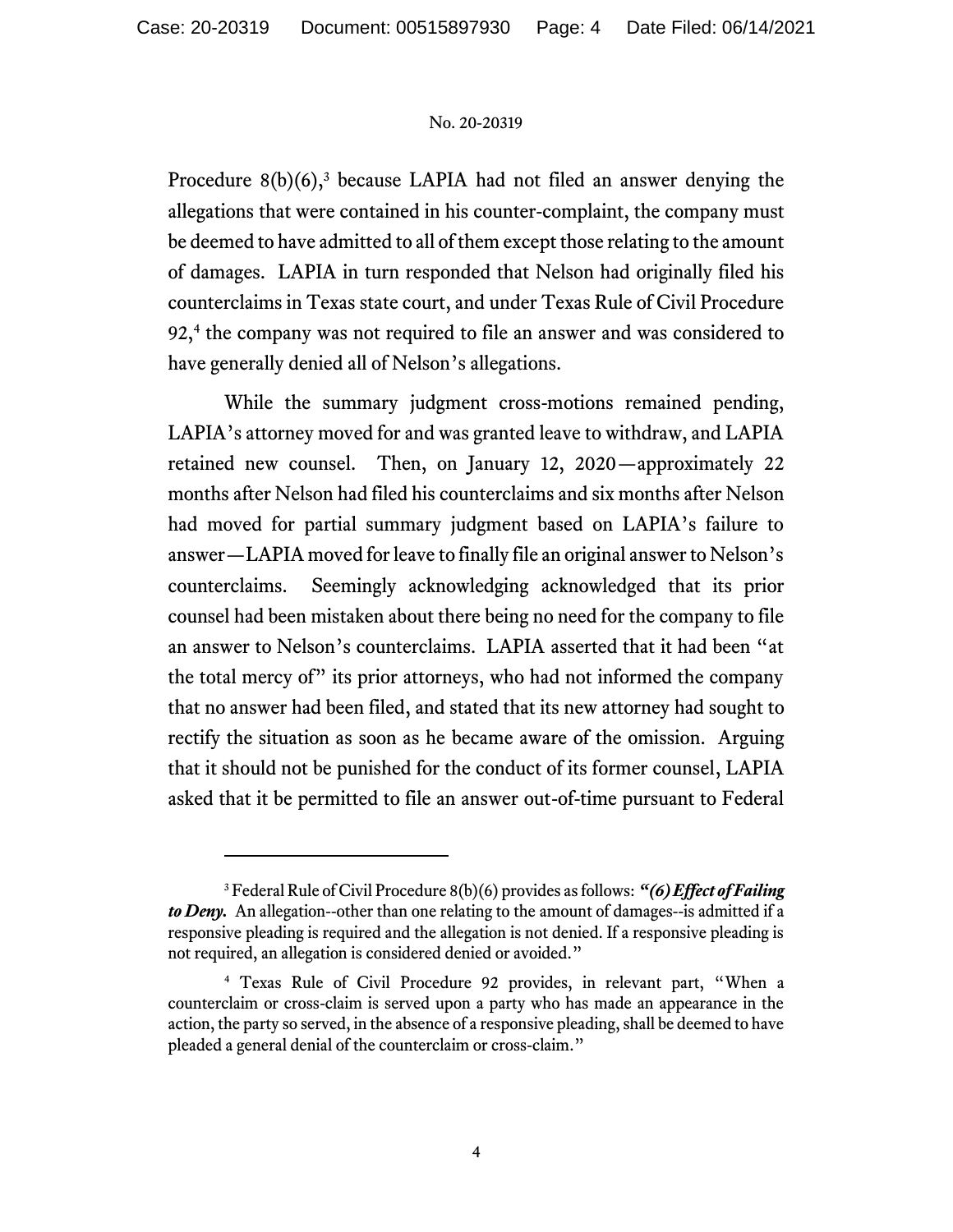Rule of Civil Procedure  $6(b)(1)(B)$ ,<sup>5</sup> which permits an extension of the time limits contained in the Federal Rules if a deadline was not met because of "excusable neglect." Although LAPIA claimed in its motion that the company was "not adding or changing any theory of liability," the proposed answer that was attached to the motion contained a new defense that the company had not raised in its previous summary judgment filings: that Nelson was not entitled to commissions because he had not yet completed a three-month probationary hiring period at the time of his termination.

On March 23, 2020, the district court seemingly granted LAPIA's motion for leave to file an answer out-of-time, stating in a "management order" that "[t]he answer of L.A. Public Insurance Adjusters, Inc., is accepted" without further explanation. One week later, LAPIA filed a second summary judgment motion, this time pressing its new theory that Nelson was not entitled to commissions because had only been "tentatively hired . . . as a probationary employee." The district court soon after denied Nelson's summary judgment motion and granted summary judgment to LAPIA, reasoning that "[d]uring the three-month probation, the company had the right" under the terms of Nelson's employment contract "to terminate him without notice or compensation other than wages." Because the district court determined that commissions did not qualify as "wages"

**(b) Extending Time.**

. . . .

 $5$  Federal Rule of Civil Procedure  $6(b)(1)$  states as follows:

*<sup>(1)</sup> In General.* When an act may or must be done within a specified time, the court may, for good cause, extend the time:

<sup>(</sup>B) on motion made after the time has expired if the party failed to act because of excusable neglect.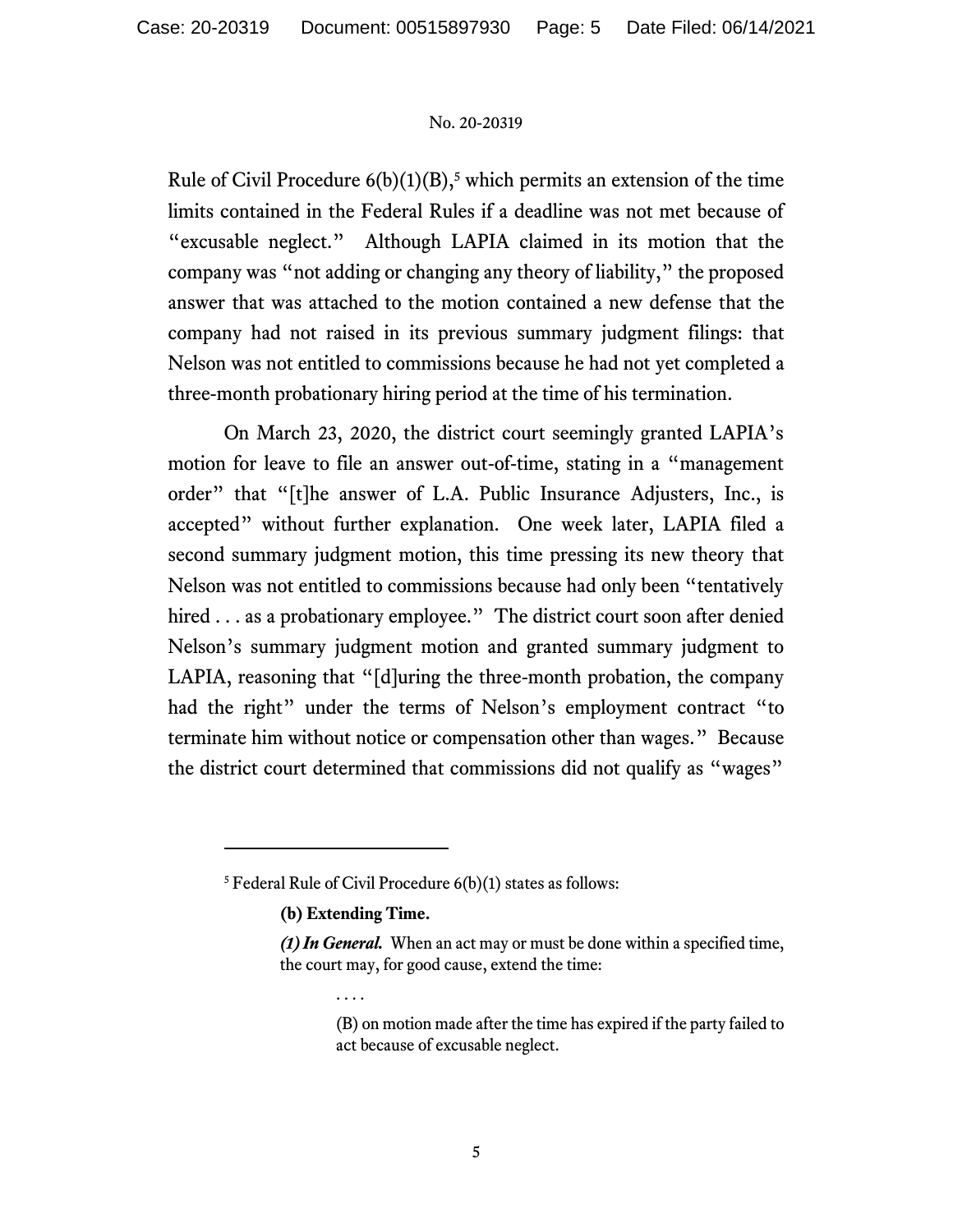under the contract, the court ruled that Nelson would take nothing on his claim against LAPIA. Nelson timely appealed.

# **II. Standard of Review**

We review a district court's grant or denial of an extension of time under Federal Rule of Civil Procedure 6(b) for an abuse of discretion. *Geiserman v. MacDonald*, 893 F.2d 787, 793 (5th Cir. 1990). By contrast, we review a district court's summary judgment ruling *de novo*, applying the same standard as the district court. *United States v. Caremark, Inc.*, 634 F.3d 808, 814 (5th Cir. 2011).

# **III. Analysis**

With some exceptions that are not pertinent to this case, Federal Rule of Civil Procedure 6(b) permits a district court to extend the various timelines set forth in the Federal Rules of Civil Procedure. If done prior to the expiration of the time limit at issue, a court may extend the period for any reason, upon a party's motion or even on its own initiative. FED. R. CIV. P.  $6(b)(1)(A)$ . However, once a time limit has run, it may be extended only upon a party's motion and only if the court finds that "the party failed to act because of excusable neglect." FED. R. CIV. P.  $6(b)(1)(B)$ .

Federal Rule of Civil Procedure 81(c) clarifies several applications of the Federal Rules in an action that has been removed to federal court from state court. Rule  $81(c)(2)$  specifically provides the timeline for a party's filing an answer or similar document asserting its defenses if it did not already do so in state court prior to removal. It states that an answer or its equivalent must be filed within either 21 days of the party's receiving a copy of a pleading by any method, 21 days of the party's being served, or 7 days after the notice of removal was filed, whichever is latest. FED. R. CIV. P.  $81(c)(2)(A)-(C)$ .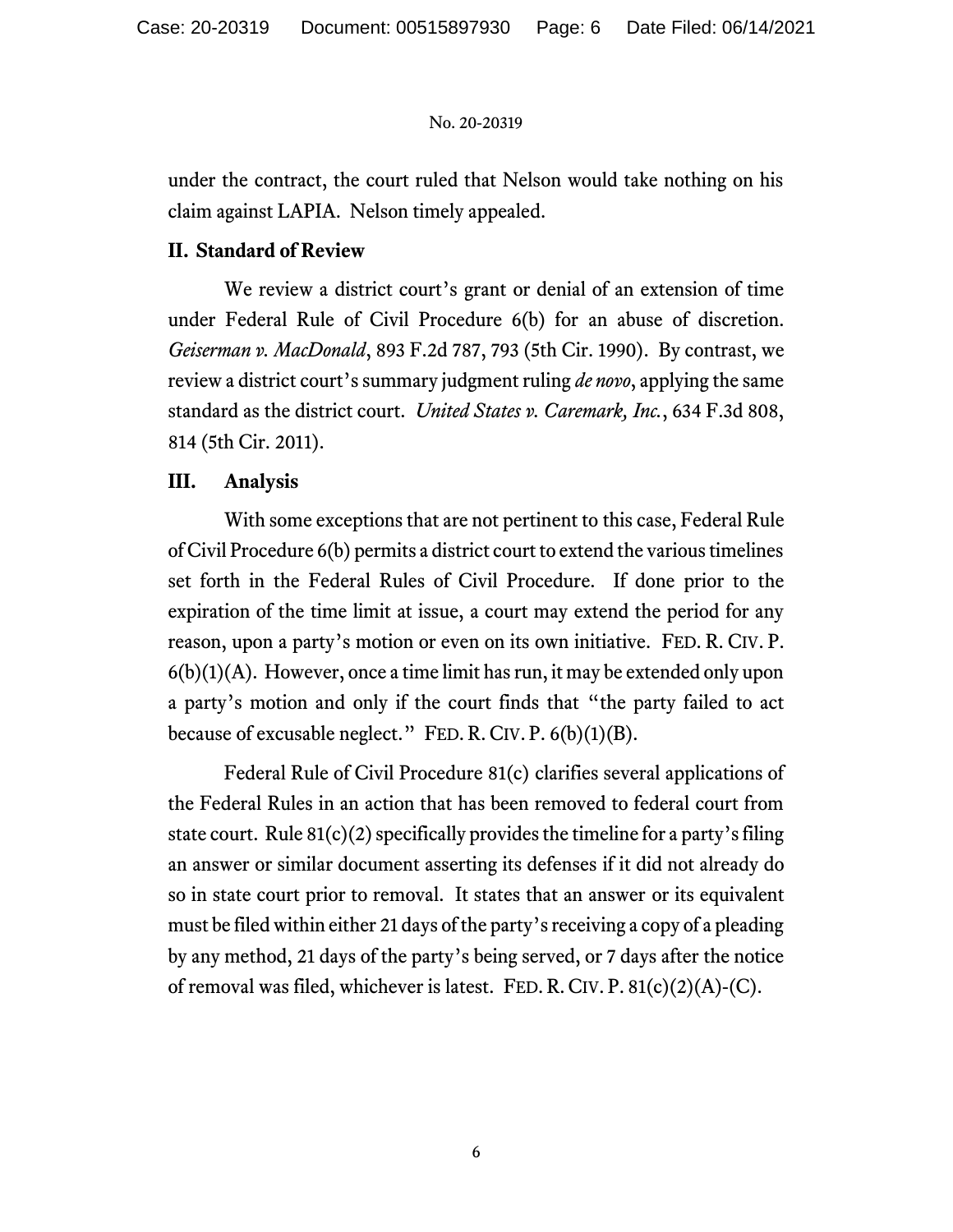It is undisputed that LAPIA did not file an answer or its equivalent within the required period.<sup>6</sup> Thus, under Rule  $6(b)(1)(B)$ , the district court was permitted to accept LAPIA's untimely answer only if the court found that the company's failure to comply with the deadline was the result of "excusable neglect."

In *Pioneer Investment Services Co. v. Brunswick Assocs. LP*, 507 U.S. 380, 382 (1993), the Supreme Court examined the concept of "excusable neglect" while interpreting Federal Rule of Bankruptcy Procedure 9006(b)(1), which was modeled after and is substantially identical to Federal Rule of Civil Procedure  $6(b)(1)$ .<sup>7</sup> The Court rejected the notion that the Rule permitted a late filing only when circumstances beyond a party's control prevented filing before the deadline, stating that the ordinary meaning of neglect "encompasses both simple, faultless omissions to act and, more commonly, omissions caused by carelessness." *Id.* at 388. But the Court indicated that not all careless omissions would qualify; "[b]ecause Congress has provided no other guideposts for determining what sorts of neglect will be considered 'excusable,'" the Court explained, "the determination is at bottom an equitable one, taking account of all relevant circumstances surrounding the party's omission." *Id.* at 395. These include but are not limited to "the danger of prejudice to the [opposing party], the length of the delay and its potential impact on judicial proceedings, the reason for the

<sup>6</sup> LAPIA does not now argue that its former counsel's understanding of the law was correct—that is, that because the company was not required to file an answer to Nelson's counterclaim in state court under Texas Rule of Civil Procedure 92, Federal Rule of Civil Procedure 81(c)(2) did not require it to file an answer in federal court after the case was removed.

<sup>7</sup> The nation's circuit courts have "uniform[ly] . . . extend[ed] *Pioneer* beyond the context of bankruptcy," *United States v. Clark*, 51 F.3d 42, 44 (5th Cir. 1995) (collecting cases), and our court has applied the analysis specifically to a Rule 6(b) motion, *see Adams v. Travelers Indem. Co. of Connecticut*, 465 F.3d 156, 161 n. 8 (5th Cir. 2006).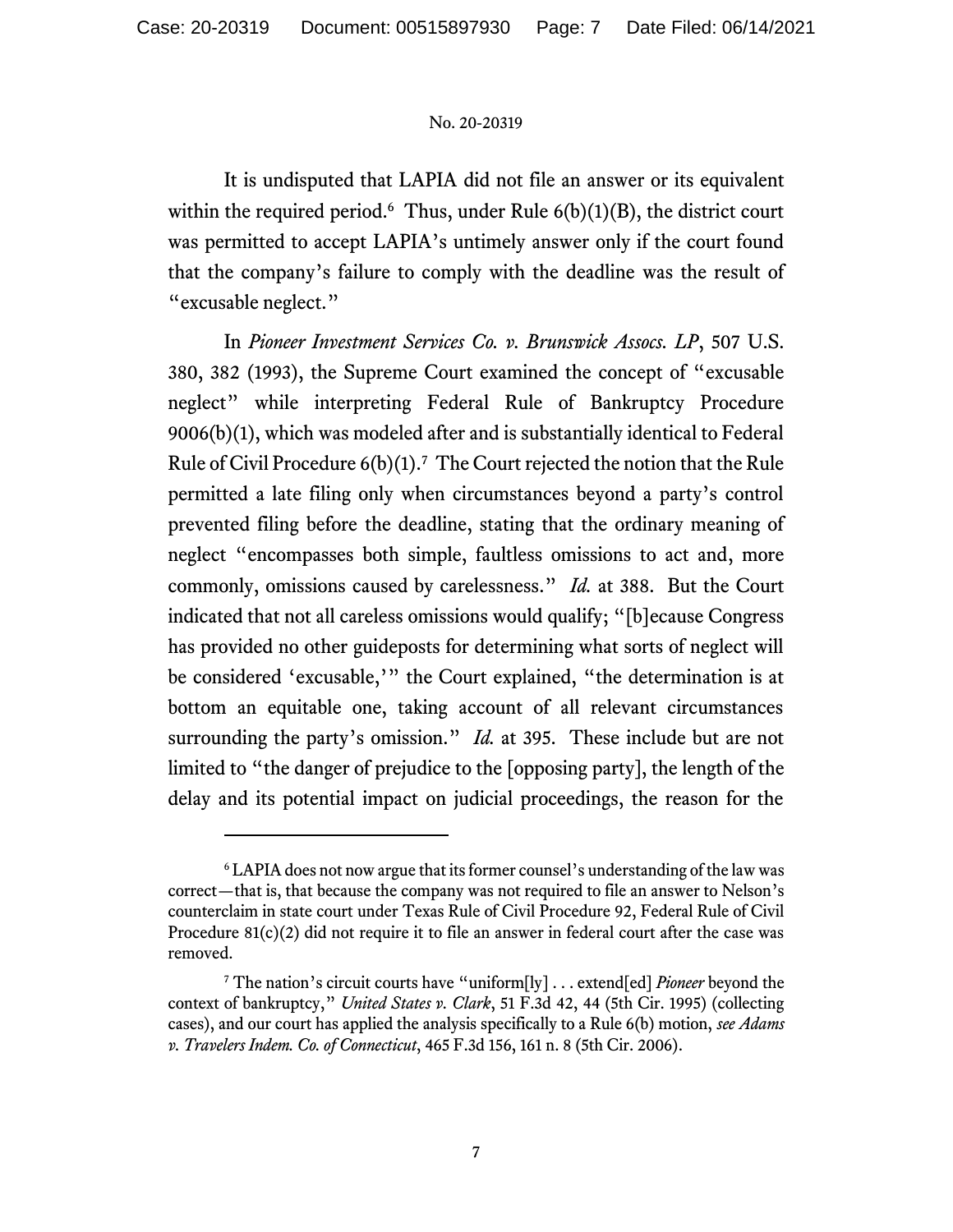delay, including whether it was within the reasonable control of the movant, and whether the movant acted in good faith." *Id.* 

As an initial matter, LAPIA argued below that the company was not informed by its former counsel that no answer had been filed and should not be penalized for its former attorneys' mistake. But the *Pioneer* Court explicitly disclaimed the supposition that a client's ill-advised reliance on its counsel may be a justification for a late filing. *Id.* at 396. The party "voluntarily chose [his] attorney as his representative in the action," the Court reasoned, "and he cannot now avoid the consequences of the acts or omissions of this freely selected agent." *Id.* at 397 (quoting *Link v. Wabash R. Co.*, 370 U.S. 626, 633-34 (1962)). "Any other notion would be wholly inconsistent with our system of representative litigation, in which each party is deemed bound by the acts of his lawyer-agent and is considered to have notice of all facts, notice of which can be charged upon the attorney." *Id.*  (quoting *Link*, 370 U.S. at 634). "Consequently, in determining whether" a party's failure to meet a deadline "was excusable, the proper focus is upon whether the neglect of [the party] *and their counsel* was excusable."<sup>8</sup> *Id.*  (emphasis in original).

We thus must consider whether LAPIA's former counsel's mistaken belief that no answer was required constitutes excusable neglect. Our court has held that, in most cases, an attorney's simple misunderstanding of the Federal Rules "weighs heavily against a finding of excusable neglect." *Midwest Emps. Cas. Co. v. Williams*, 161 F.3d 877, 880 (5th Cir. 1998) (quoting *Halicki v. Louisiana Casino Cruises, Inc.*, 151 F.3d 465, 470 (5th Cir. 1998)), a determination that coincides with the rulings of many of our sister circuits,

<sup>&</sup>lt;sup>8</sup> A party who is prejudiced by its counsel's inexcusable negligence is of course free to separately pursue whatever remedies are available to a client for an attorney's deficient representation.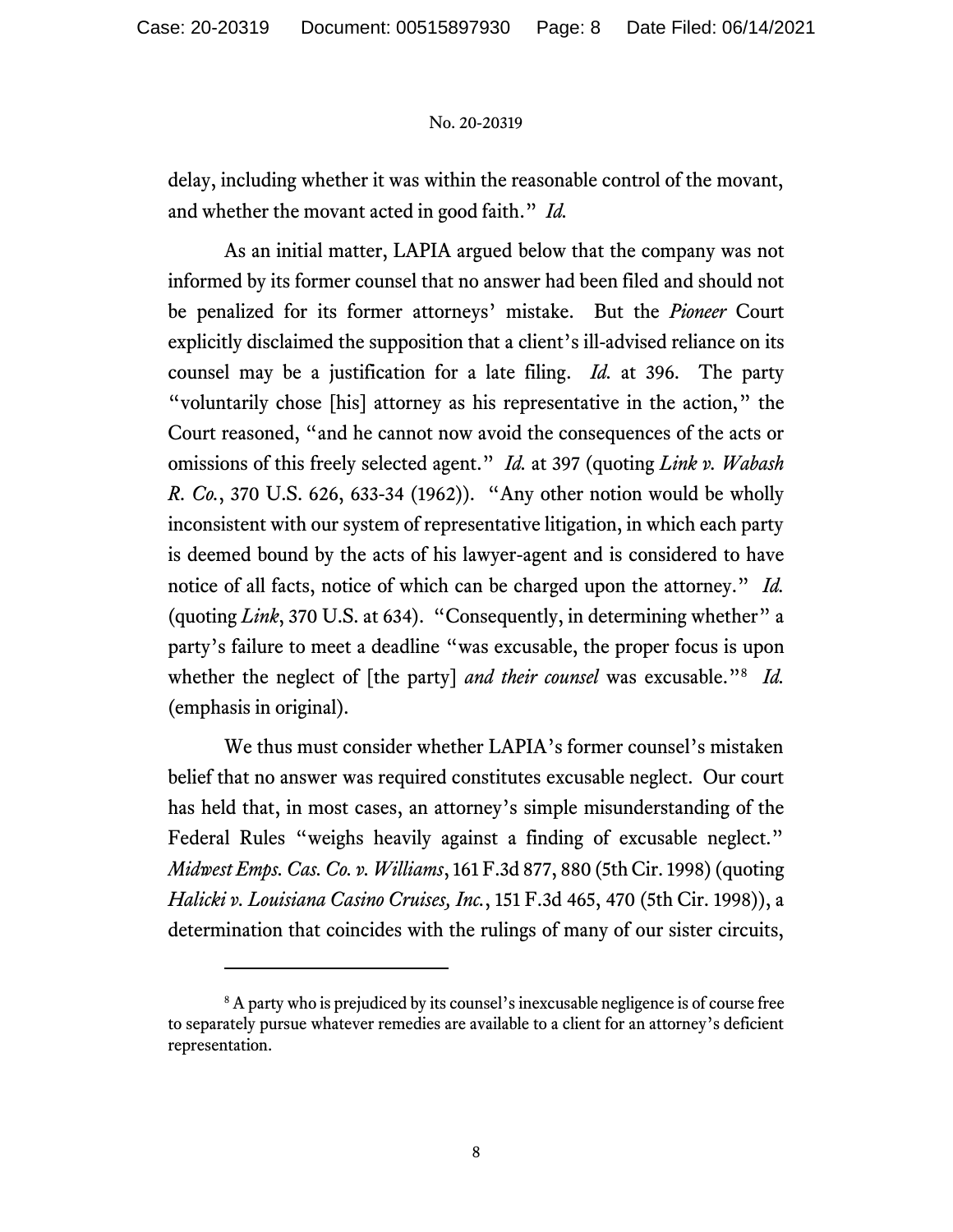*see Halicki*, 151 F.3d at 470 n.5 (collecting cases). Our court has "left open the possibility that some misinterpretations of the federal rules may qualify as excusable neglect," but we have emphasized that "such is the rare case indeed." *Id.* at 470; *Williams*, 161 F.3d at 880. We have therefore held that a district court abused its discretion by granting an extension of time based on an attorney's misreading of a time-limit set by the Federal Rules even when the district court had found that the intricacies of the Rule at issue were "a trap for the unwary." *Williams*, 161 F.3d at 880.

To be sure, the interaction of Texas Rule of Civil Procedure 92 and Federal Rule of Civil Procedure  $81(c)(2)$  is more complex than many applications of the Federal Rules, potentially implicating a conflict between state and federal procedure. But even if we were inclined to excuse LAPIA's overlooking Rule 81(c)(2)'s directive that "[a] defendant who did not answer before removal must answer or present other defenses or objections under these rules," the totality of the circumstances would not justify permitting the late filing in this case.

Most significantly, the answer that LAPIA eventually filed was unfairly prejudicial to Nelson and greatly impacted the course of the proceedings. Prior to its belated answer, LAPIA never sought to assert the probationary-period defense; the company's original summary judgment motion instead argued that Nelson was not entitled to commissions because he was not properly licensed. By permitting LAPIA to file its answer out-oftime, the district court allowed the company to pull an abrupt about-face nearly two years after its answer was originally due, inserting a new surprise defense into the proceeding that not only had not, but also *could* not have been previously raised.

This is because, in arguing that Nelson was not entitled to commissions because he had not completed the probationary employment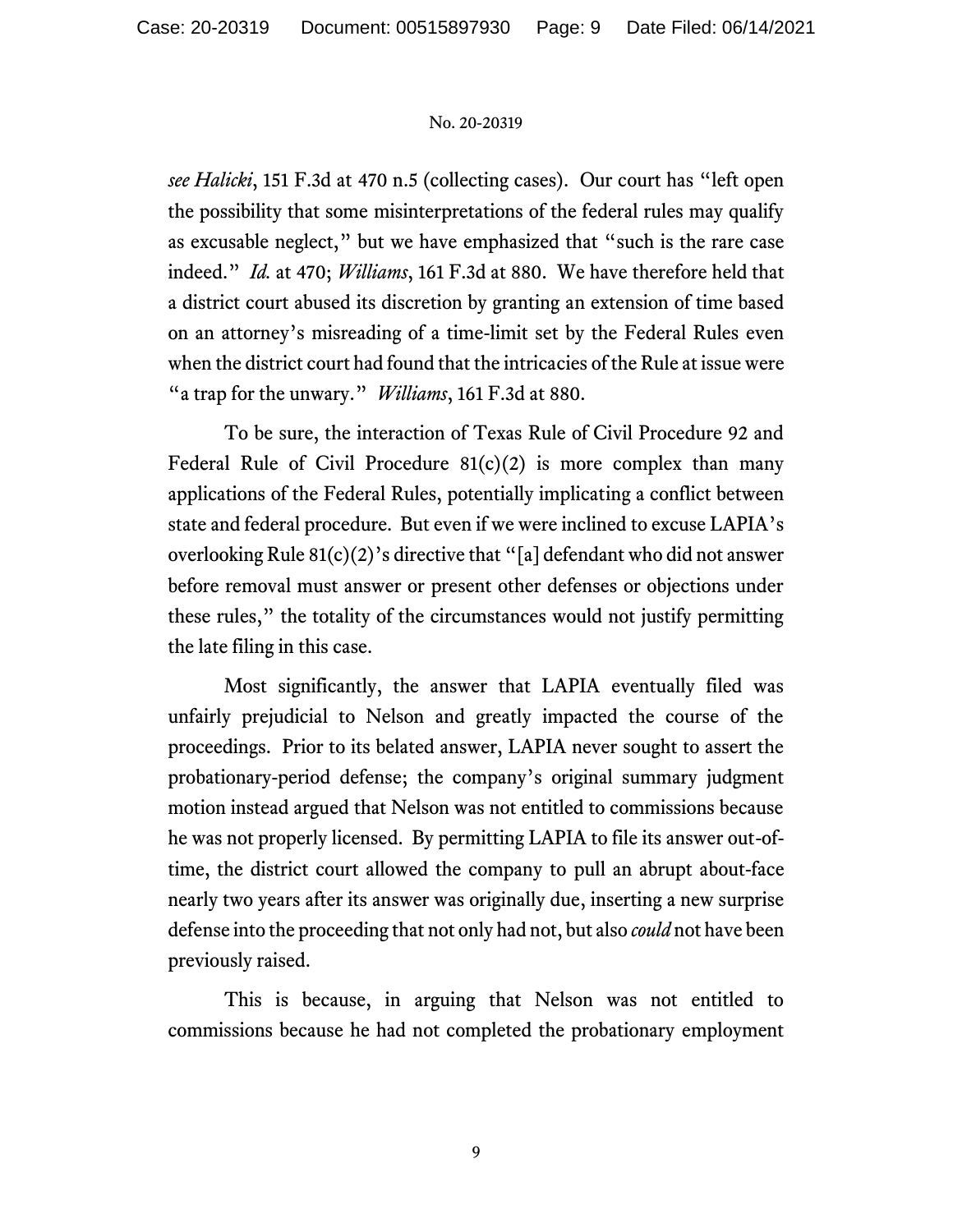period, LAPIA denies that Nelson satisfied a condition precedent to LAPIA's performance under the contract. *See Solar Applications Eng'g, Inc. v. T.A. Operating Corp.*, 327 S.W.3d 104, 108 (Tex. 2010) ("A condition precedent is an event that must happen or be performed before a right can accrue to enforce an obligation." (quoting *Centex Corp. v. Dalton*, 840 S.W.2d 952, 956 (Tex. 1992)). Under Federal Rule of Civil Procedure  $9(c)$ ,  $9<sup>9</sup>$ a party claiming the nonoccurrence of a condition precedent must specifically deny the occurrence in its initial pleadings, setting forth the allegation with particularity. And a party who does not deny the occurrence of a condition precedent in a responsive pleading may not later rely on such a theory, including at the summary judgment stage. *E.E.O.C. v. Serv. Temps Inc.*, 679 F.3d 323, 331–32 (5th Cir. 2012).

Consequently, even if LAPIA's original counsel had been correct about the interaction of Texas Rule of Civil Procedure 92 and Federal Rule of Civil Procedure  $81(c)(2)$  and LAPIA had not been required to file an answer, the company would not have been able to raise the probationaryemployment-period defense as a ground for or defense against summary judgment. Texas Rule of Civil Procedure 92 provides that a party who has already entered an appearance in the case and against whom a counterclaim is asserted is "deemed to have pleaded a general denial of the counterclaim" if they do not file a responsive pleading. And "a general denial that all conditions precedent ha[ve] been satisfied  $\dots$  is insufficient" to raise the nonoccurrence of a condition precedent under Rule 9(c). *Serv. Temps Inc.*, 679 F.3d at 331 (citing *Trinity Carton Co. v. Falstaff Brewing Corp.*, 767 F.2d

<sup>9</sup> In full, Federal Rule of Civil Procedure 9(c) states: "**Conditions Precedent.** In pleading conditions precedent, it suffices to allege generally that all conditions precedent have occurred or been performed. But when denying that a condition precedent has occurred or been performed, a party must do so with particularity."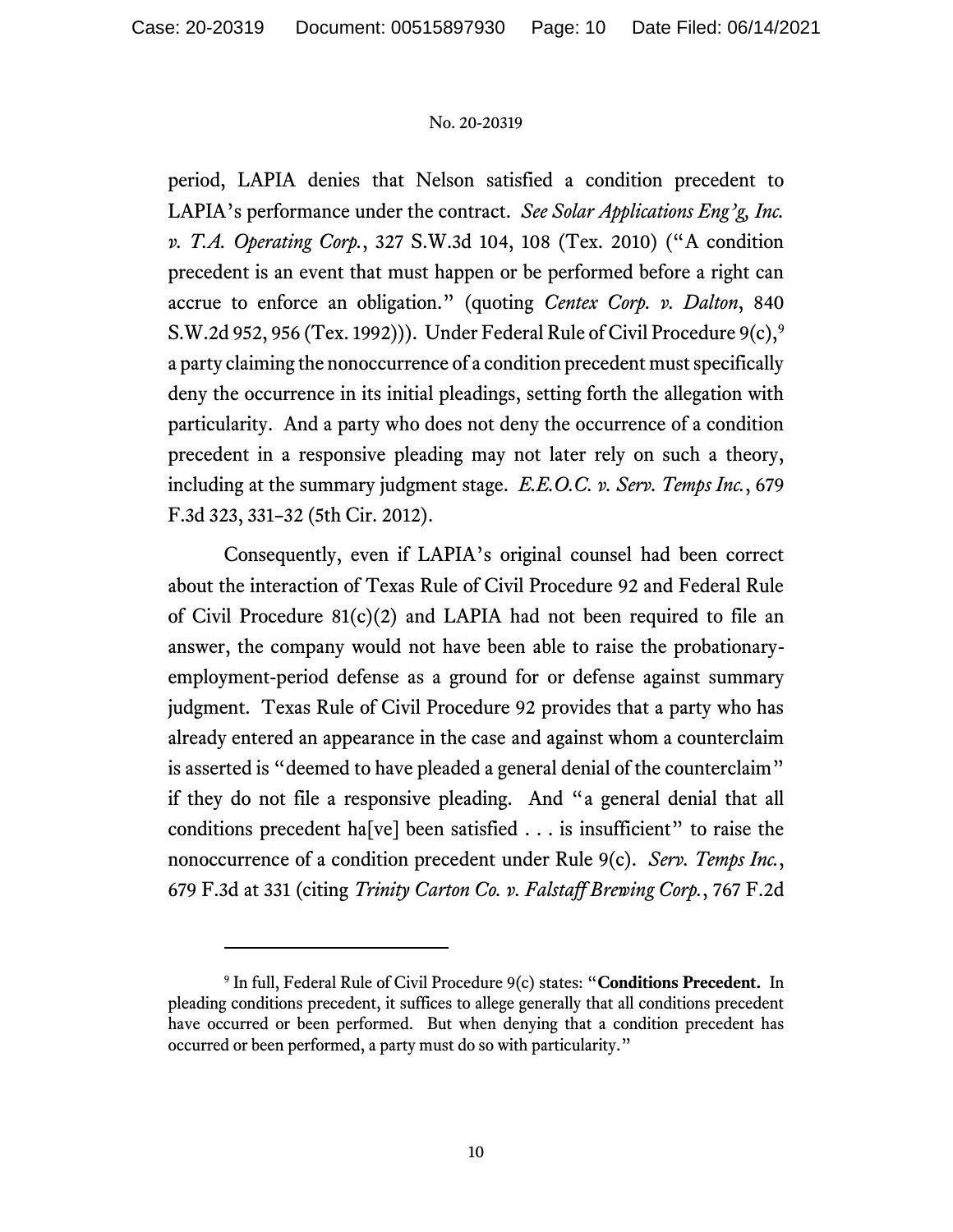184, 192 (5th Cir. 1985)). Itwas only the district court's allowance of a wholly new answer—filed years into the life of the case and after the parties had fully briefed cross-summary judgment motions based on wholly different issues that permitted LAPIA to assert this alternative defense theory in a *second* summary judgment motion.

Nor does the length of LAPIA's delay in seeking leave to file an answer weigh in favor of finding excusable neglect on the part of the company. Though LAPIA asserts that it was unaware that no answer had been filed on its behalf, the company's claimed ignorance is belied by the fact that, nearly a year before the company requested leave to file an answer, the company's owner was present at a hearing when the district court specifically noted that Nelson could move for a default judgment on the ground that LAPIA had failed to file the document as required. And more fundamentally, as related above, the Supreme Court has stated that in "our system of representative litigation, . . .each party . . . is considered to have notice of all facts, notice of which can be charged upon the attorney." *Pioneer,* 507 U.S. at 397 *(quoting Link*, 370 U.S. at 634); *see also Pryor v. U.S. Postal Serv.*, 769 F.2d 281, 287 (5th Cir. 1985) ("This Court has pointedly announced that a party has a duty of diligence to inquire about the status of a case . . . .").

LAPIA must be deemed to have been aware of the nonfiling by the February 9, 2019 hearing at the latest, but, rather than seeking to rectify the issue immediately, the company steadfastly maintained it was not required to file an answer. It was not until January 12, 2020—nearly two years after the answer was originally due, nearly a year after LAPIA's failure to answer was recognized by the district court, six months after Nelson moved for partial summary judgment on the ground that no answer had been filed, and fiveand-a-half months after LAPIA responded arguing that no answer was needed—that LAPIA finally conceded its mistake and sought to correct it. As we have said, the excusable neglect inquiry "is at bottom an equitable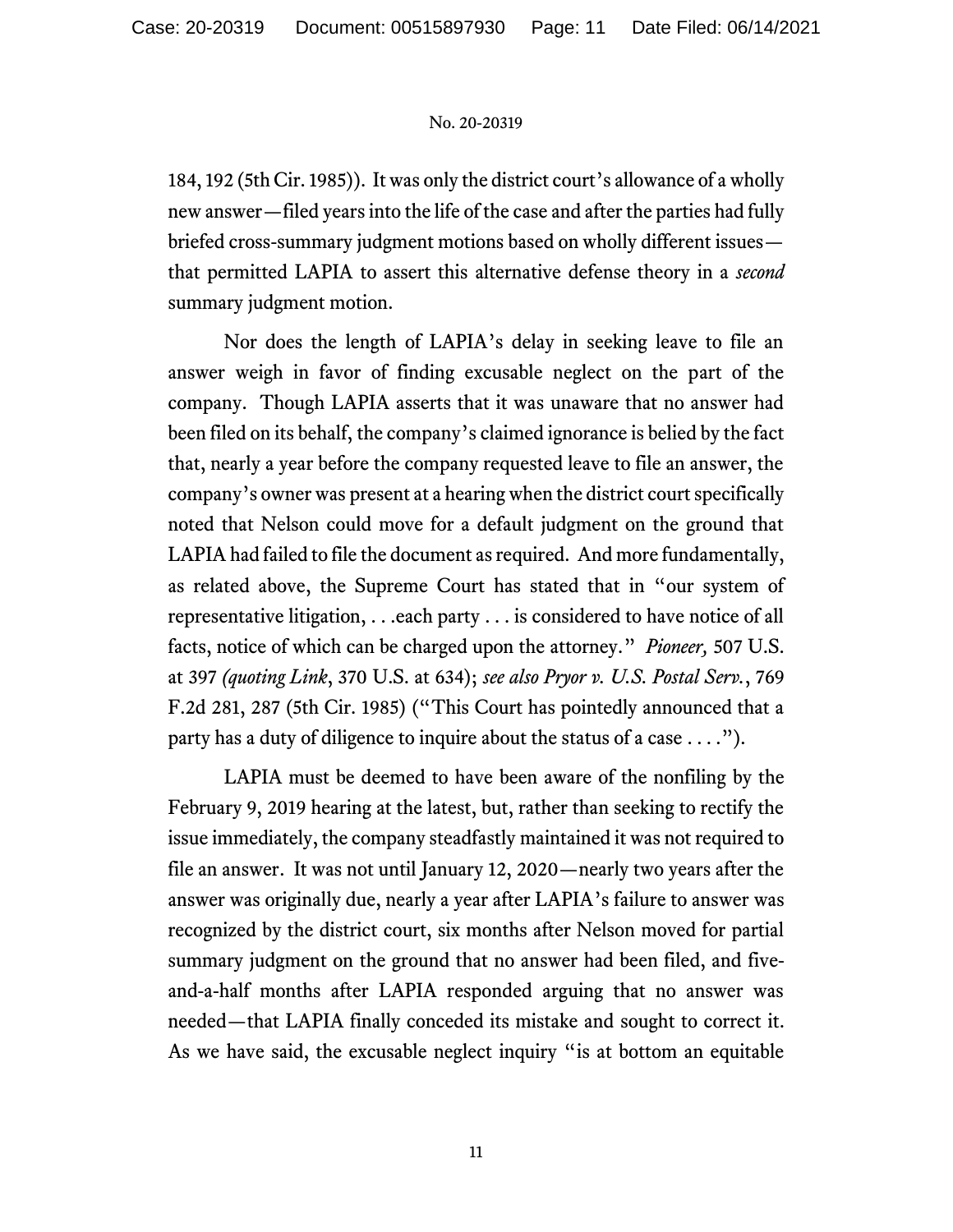one," *Pioneer*, 507 U.S. at 395, and "[o]ne who fails to act diligently cannot invoke equitable principles to excuse that lack of diligence." *Baldwin Cty. Welcome Ctr. v. Brown*, 466 U.S. 147, 151 (1984).

In sum, the totality of the circumstances here weighs heavily against a finding that LAPIA's failure to file a timely answer was the product of excusable neglect. It is not clear from the district court's sparse order that the court even found excusable neglect, but we have little trouble determining that it clearly erred if it did so. And, because excusable neglect is a prerequisite for an extension of time under Rule  $6(b)(1)(B)$ , the district court abused its discretion by granting LAPIA leave to file its answer out-oftime. *See Williams*, 161 F.3d at 880.

In the absence of an answer denying the allegations in Nelson's counter-complaint, LAPIA must be deemed to have admitted those allegations that are unrelated to damages. *See* FED. R. CIV. P. 8(b)(6). And, as stated, LAPIA was not permitted to rely on its probationary-employmentperiod defense, a denial of a condition precedent, without specifically pleading it in response to Nelson's counter-complaint. *See Serv. Temps Inc.*, 679 F.3d at 331-32. Accordingly, the district court also erred by granting LAPIA's summary judgment motion and denying Nelson's motion for partial summary judgment.

**\* \* \***

Based on the foregoing, we REVERSE the district court's grant of summary judgment to LAPIA and denial of Nelson's motion for partial summary judgment and REMAND this case for further proceedings consistent with this opinion.